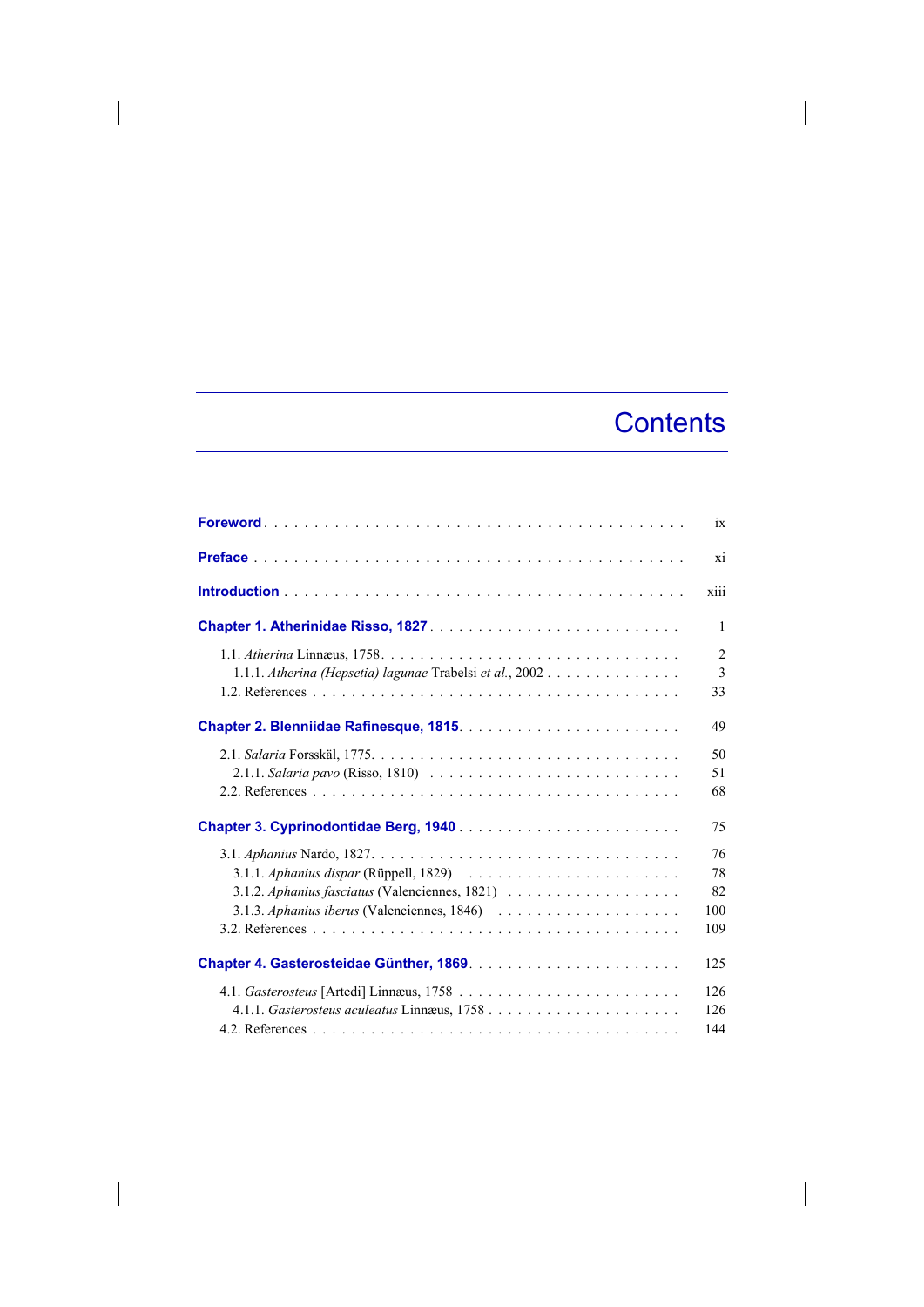| Fishes in Lagoons and Estuaries in the Mediterranean 2<br>vil |
|---------------------------------------------------------------|
|---------------------------------------------------------------|

|                                                            | 153 |
|------------------------------------------------------------|-----|
|                                                            | 154 |
|                                                            | 156 |
|                                                            | 163 |
|                                                            | 179 |
|                                                            | 186 |
|                                                            | 187 |
|                                                            | 193 |
|                                                            | 194 |
| 5.3.2. Pomatoschistus marmoratus (Risso, 1810)             | 202 |
|                                                            | 213 |
|                                                            | 225 |
|                                                            | 228 |
| 5.4.1. Zosterisessor ophiocephalus (Pallas, 1814)          | 230 |
|                                                            | 248 |
| Chapter 6. Labridae Jordan and Evermann, 1898.             | 275 |
|                                                            | 276 |
| 6.1.1. Symphodus (Crenilabrus) cinereus (Bonnaterre, 1788) | 277 |
|                                                            | 288 |
|                                                            | 293 |
|                                                            | 293 |
|                                                            | 294 |
|                                                            | 303 |
|                                                            | 309 |
|                                                            | 312 |
|                                                            | 314 |
| 8.1.2. Hippocampus hippocampus (Linnæus, 1758)             | 323 |
|                                                            | 327 |
|                                                            | 328 |
|                                                            | 334 |
|                                                            | 336 |
|                                                            | 351 |
|                                                            | 357 |